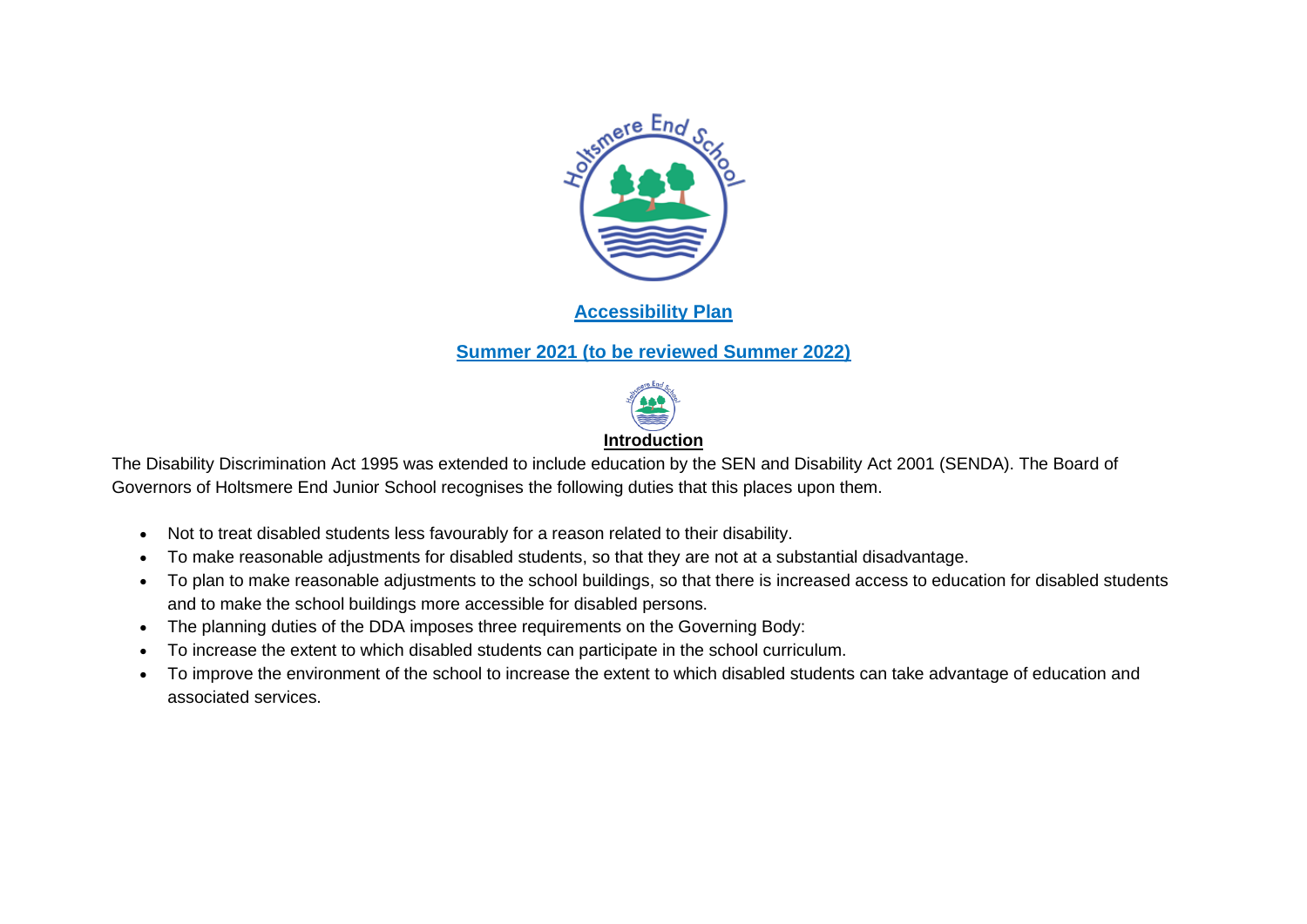

**Definition of Disability**

"**A person has a disability if he or she has a physical or mental impairment that has a substantial and long-term adverse effect on his or her ability to carry out normal day-today activities."**



Holtsmere End Junior School's policy on equal opportunities and disability is to ensure that there is no discrimination against any group within its community, be it because of sex, religion, race, colour or disability. With this in mind the school has put in place policies and procedures so that disabled people are not treated less favourably in the service, education or support they receive. The school will continue to seek and follow the advice of Local Authority services, such as specialist advisers and from appropriate health professionals within the local NHS trusts.

Schools are required to resource, implement and review their accessibility plan as necessary. This plan will be monitored and evaluated by the Governing Body. The plan attached sets out the Governors' proposals for increasing access to education for disabled students.

| \$49<br><b>REA</b> |                                                                                                 |               |                                             |               |  |  |
|--------------------|-------------------------------------------------------------------------------------------------|---------------|---------------------------------------------|---------------|--|--|
|                    | Access to the physical environment.<br>Responsible<br>Current<br>Next steps<br>Success criteria |               |                                             |               |  |  |
|                    | arrangements                                                                                    |               |                                             |               |  |  |
| Physical access    | All classrooms                                                                                  | Maintain good | School is fully accessible to all learners. | SLT including |  |  |
| to all areas of    | are fully                                                                                       | access to the |                                             | SENCO         |  |  |
| the school.        | accessible.                                                                                     | school via    |                                             | Caretaker     |  |  |
|                    | There is a                                                                                      | pathways and  |                                             |               |  |  |
|                    | ramp to allow                                                                                   | car park.     |                                             |               |  |  |
|                    | access into the                                                                                 | Investigate   |                                             |               |  |  |
|                    | Year 3                                                                                          | support       |                                             |               |  |  |
|                    | classrooms.                                                                                     | needed for    |                                             |               |  |  |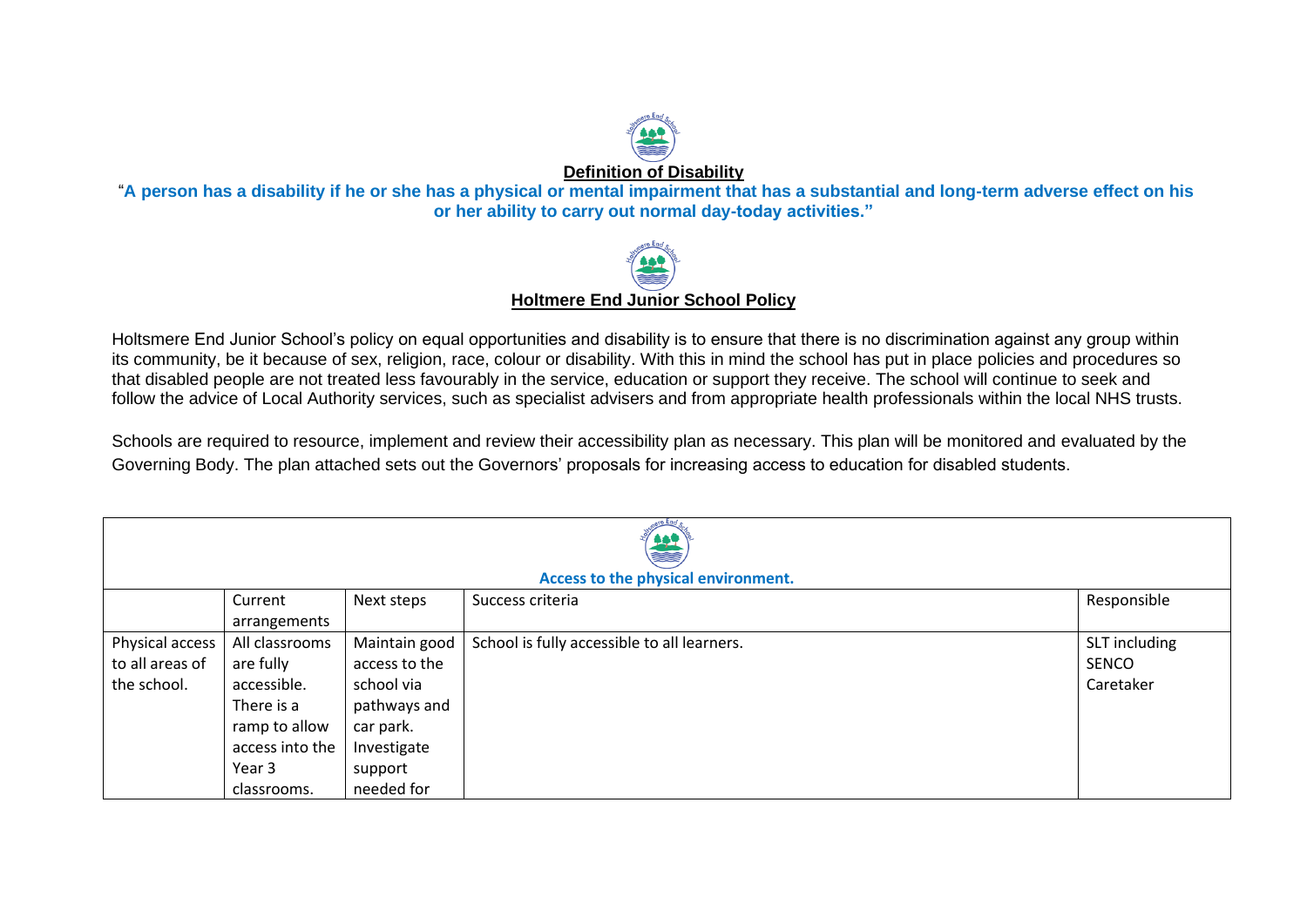|                                                                   | Pathways of<br>travel around<br>the school site<br>and parking<br>arrangements<br>are safe,<br>routes logical<br>and well-<br>signed. | pupils new to<br>school with an<br>identified<br>disability.                                                                    |                                                               |                                                                                                                                    |
|-------------------------------------------------------------------|---------------------------------------------------------------------------------------------------------------------------------------|---------------------------------------------------------------------------------------------------------------------------------|---------------------------------------------------------------|------------------------------------------------------------------------------------------------------------------------------------|
| Access to<br>disabled<br>facilities.                              | Disabled toilet<br>access(x1)                                                                                                         | Consideration<br>of hoist if<br>needed by a<br>pupil in<br>future.                                                              | Disabled facilities are fully equipped.                       | SLT including<br>SENCO<br>Caretaker                                                                                                |
| Safe and<br>appropriate<br>storage of<br>specialist<br>equipment. | All specialist<br>equipment<br>required is<br>stored<br>securely<br>within<br>classrooms or<br>in the medical<br>room.                | Ensure every<br>classroom has<br>an allocated<br>space for<br>storing<br>equipment.                                             | There is safe storage of specialist equipment in every class. | SLT including<br>SENCO<br>Caretaker                                                                                                |
| Training for<br>use regarding<br>specialist<br>equipment.         | Staff<br>supporting<br>disabled pupils<br>are trained to<br>use specific<br>equipment (eg<br>through<br>Community<br>Nurse).          | Train any<br>further<br>support staff<br>meeting the<br>needs of<br>disabled<br>pupils<br>requiring<br>specialist<br>equipment. | All staff supporting disabled learners are fully trained.     | SLT including<br><b>SENCO</b><br><b>Teaching Assistants</b><br><b>School Nurse</b><br><b>Specialist Nurse(Eg</b><br>Diabetes team) |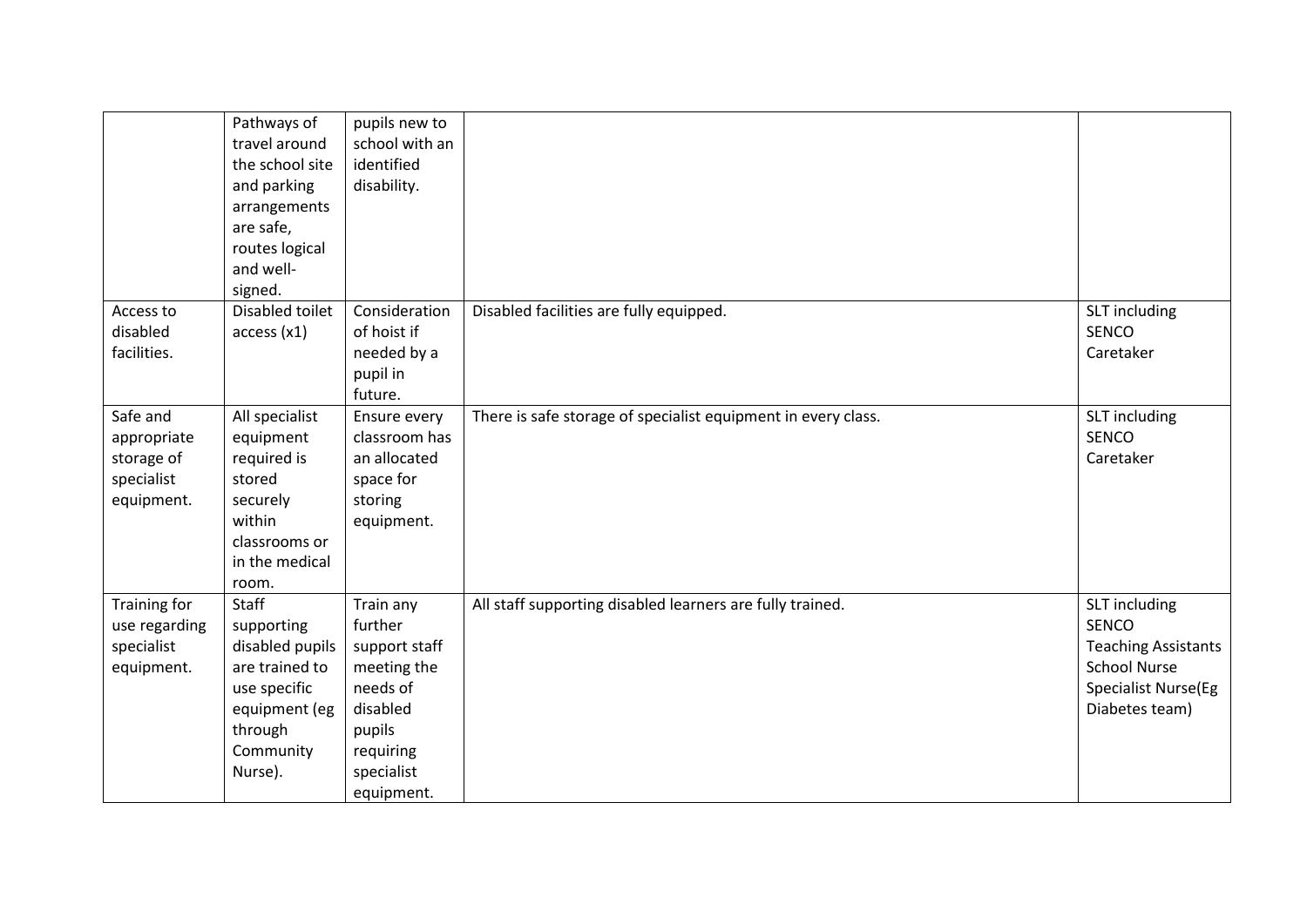| Suitability of | Classrooms       | Adjustments    | The environment meets the needs of visually impaired learners.                      | <b>SENCO</b>   |
|----------------|------------------|----------------|-------------------------------------------------------------------------------------|----------------|
| the physical   | are well lit to  | should be      |                                                                                     | Class teachers |
| environment    | support all      | made for       |                                                                                     |                |
| for visually   | pupils. Print is | individual     |                                                                                     |                |
| impaired       | clear and large  | children new   |                                                                                     |                |
| learners.      | enough for       | to school      |                                                                                     |                |
|                | ALL pupils to    | based on       |                                                                                     |                |
|                | read.            | advice from    |                                                                                     |                |
|                |                  | parents/carers |                                                                                     |                |
|                |                  | and outside    |                                                                                     |                |
|                |                  | professionals. |                                                                                     |                |
| Consideration  | Advice is taken  | Review with    | Steps were taken to reduce background noise to allow access for pupils with hearing | SLT including  |
| is given to    | from the         | Hearing        | impairment.                                                                         | <b>SENCo</b>   |
| background     | Hearing          | Impairment     |                                                                                     | Class teachers |
| noise.         | Impairment       | Team and       |                                                                                     |                |
|                | Team as to       | stakeholders.  |                                                                                     |                |
|                | how to           |                |                                                                                     |                |
|                | accommodate      |                |                                                                                     |                |
|                | pupils' needs,   |                |                                                                                     |                |
|                | such as room     |                |                                                                                     |                |
|                | acoustics and    |                |                                                                                     |                |
|                | noisy            |                |                                                                                     |                |
|                | equipment        |                |                                                                                     |                |
|                | and how to set   |                |                                                                                     |                |
|                | up and use a     |                |                                                                                     |                |
|                | Radio Aid.       |                |                                                                                     |                |
| School         | Main entry       | Review         | All areas of the school site are safely demarcated.                                 | <b>SLT</b>     |
| boundaries     | system clear     | boundaries     |                                                                                     | Caretaker      |
| clearly        | from the main    | with           |                                                                                     |                |
| demarcated.    | gate.            | stakeholders.  |                                                                                     |                |
|                | Playground       |                |                                                                                     |                |
|                | signage directs  |                |                                                                                     |                |
|                | access           |                |                                                                                     |                |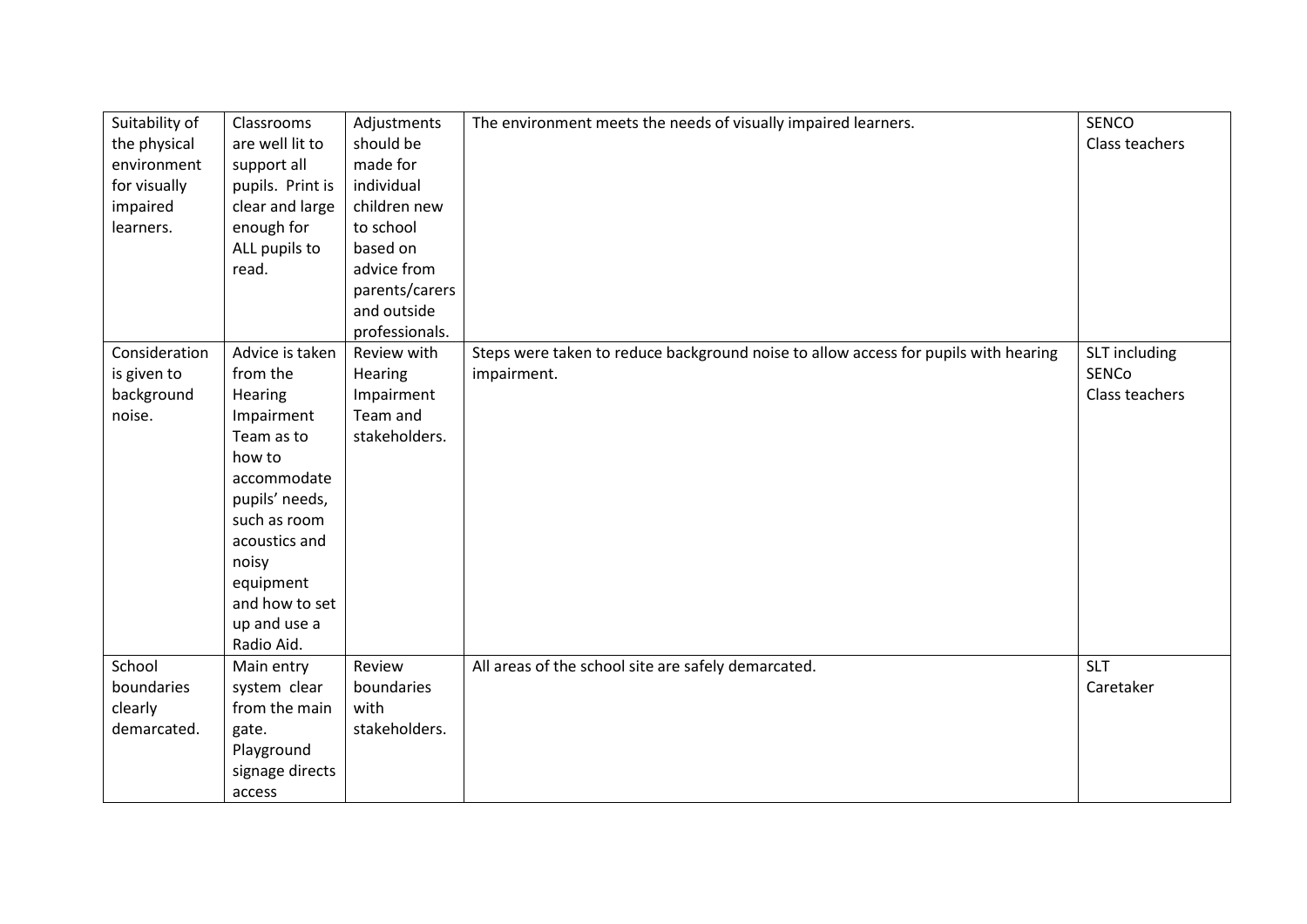|                | appropriately.   |                |                                                                                      |                |
|----------------|------------------|----------------|--------------------------------------------------------------------------------------|----------------|
|                | School site      |                |                                                                                      |                |
|                | surrounded by    |                |                                                                                      |                |
|                | fencing and      |                |                                                                                      |                |
|                | hedges.          |                |                                                                                      |                |
|                |                  | Review         |                                                                                      |                |
| Emergency      | Emergency        |                | Emergency and evacuation procedures include essential adaptations to ensure pupils   | SLT including  |
| and            | school alarm     | emergency      | with SEND can be safely evacuated from the building.                                 | SENCo          |
| evacuation     | systems          | and            |                                                                                      | Class teachers |
| procedures     | currently        | evacuation     |                                                                                      |                |
| accessible.    | comprise of an   | procedures in  |                                                                                      |                |
|                | auditory         | line with      |                                                                                      |                |
|                | component        | being          |                                                                                      |                |
|                | with no visual   | accessible to  |                                                                                      |                |
|                | alert. Staff     | pupils with    |                                                                                      |                |
|                | aware of         | SEND.          |                                                                                      |                |
|                | pupils           |                |                                                                                      |                |
|                | requiring        |                |                                                                                      |                |
|                | visual alerts as |                |                                                                                      |                |
|                | necessary.       |                |                                                                                      |                |
|                |                  |                |                                                                                      |                |
|                |                  |                | Access to the curriculum.                                                            |                |
| All children   | There are        | Review         | All learners have full and appropriate curriculum access tailored to their needs and | <b>SENCO</b>   |
| have access to | clear policies   | policies with  | abilities. The curriculum is responsive to pupil diversity.                          | Class teachers |
| the            | for SEND and     | stakeholders.  |                                                                                      |                |
| curriculum,    | inclusion. The   | Ensure staff   |                                                                                      |                |
| differentiated | school offer is  | are trained in |                                                                                      |                |
| according to   | clear and        | specific areas |                                                                                      |                |
| need.          | details the      | of identified  |                                                                                      |                |
|                | school policy    | need in order  |                                                                                      |                |
|                | and              | to support the |                                                                                      |                |
|                | responsible      | needs of the   |                                                                                      |                |
|                | staff. There     | children in    |                                                                                      |                |
|                |                  |                |                                                                                      |                |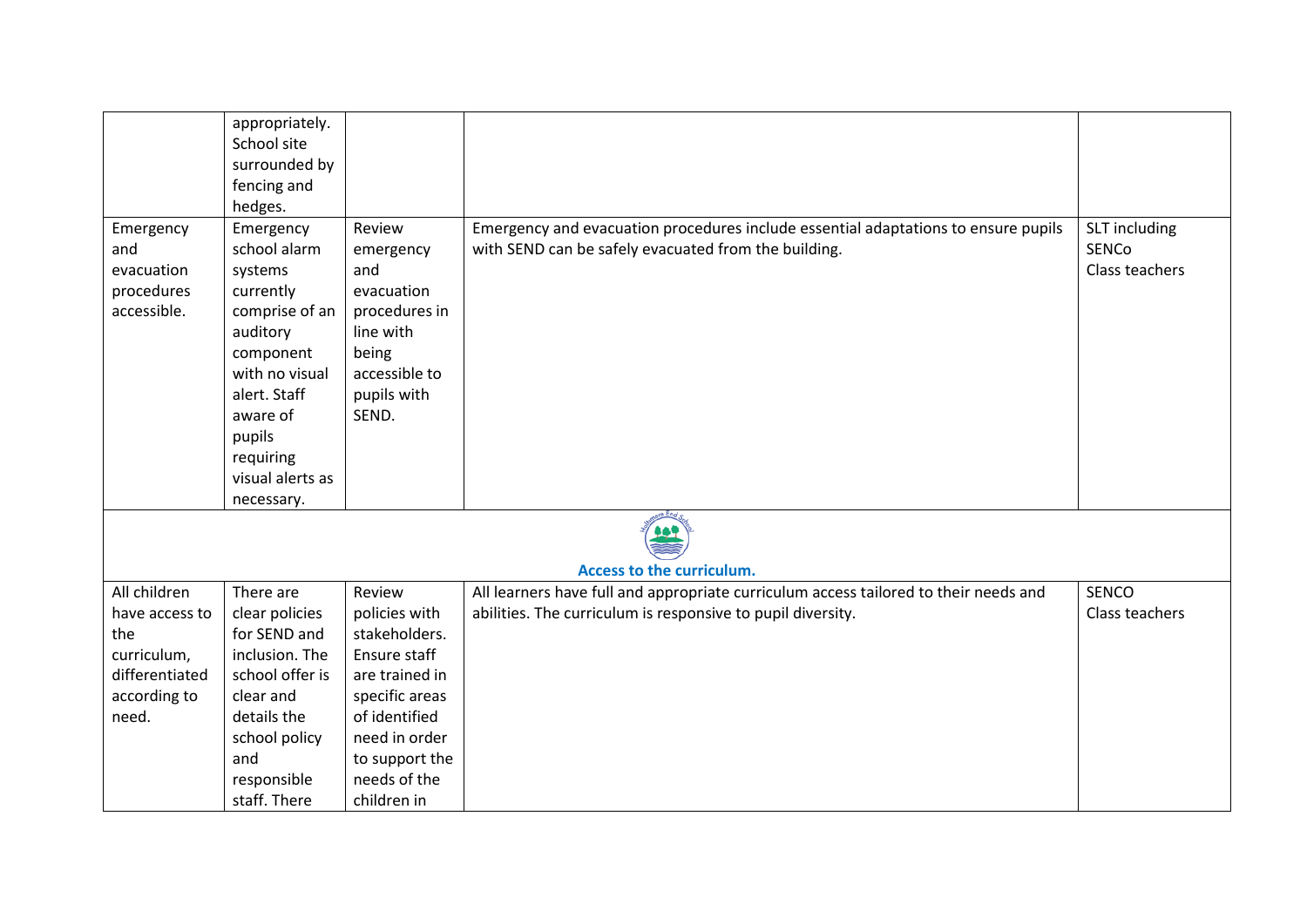| are also clear  | their cohort. |  |
|-----------------|---------------|--|
| learning and    | Use pupil     |  |
| teaching and    | voice to      |  |
| marking and     | develop       |  |
| feedback        | provision for |  |
| policies and    | pupils with   |  |
| Pupil Premium   | SEND. Review  |  |
| policies. Staff | and develop a |  |
| seek to         | range of      |  |
| mitigate        | resources     |  |
| barriers to     | available to  |  |
| learning and    | support       |  |
| make            | children with |  |
| reasonable      | individual    |  |
| adjustments     | needs.        |  |
| to ensure       |               |  |
| access for all  |               |  |
| pupils.         |               |  |
| Teachers plan   |               |  |
| lessons using a |               |  |
| Challenge and   |               |  |
| Choice          |               |  |
| approach to     |               |  |
| ensure          |               |  |
| learning tasks  |               |  |
| are             |               |  |
| differentiated  |               |  |
| to meet the     |               |  |
| needs of all    |               |  |
| children and    |               |  |
| to enable       |               |  |
| pupils to have  |               |  |
| ownership of    |               |  |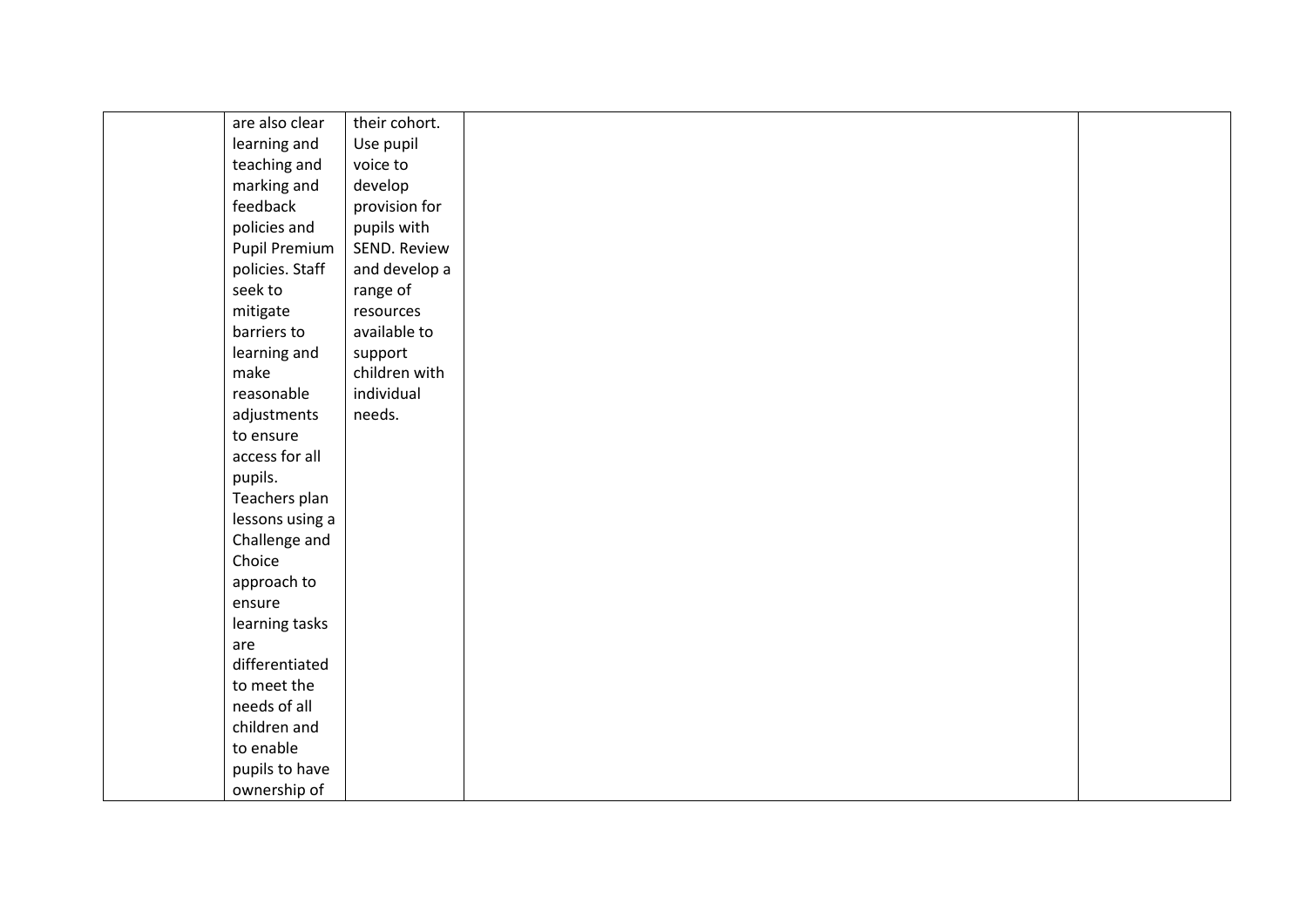|                | their learning. |                 |                                                                                     |                |
|----------------|-----------------|-----------------|-------------------------------------------------------------------------------------|----------------|
|                | Holtsmere End   |                 |                                                                                     |                |
|                | Junior school   |                 |                                                                                     |                |
|                | takes a         |                 |                                                                                     |                |
|                | therapeutic     |                 |                                                                                     |                |
|                | approach to     |                 |                                                                                     |                |
|                | managing        |                 |                                                                                     |                |
|                | children's      |                 |                                                                                     |                |
|                | behaviour; all  |                 |                                                                                     |                |
|                | staff are Herts |                 |                                                                                     |                |
|                | STEPS trained.  |                 |                                                                                     |                |
| The learning   | All classrooms  | Review          | All pupils have access to the learning environment and are supported appropriately. | SLT including  |
| environment    | have            | adaptations     |                                                                                     | SENCO          |
| is accessible. | interactive     | and resources   |                                                                                     | Class teachers |
|                | whiteboards.    | in place with   |                                                                                     |                |
|                | Class Ipads     | pupils and      |                                                                                     |                |
|                | and a two sets  | class teachers  |                                                                                     |                |
|                | of Ipads are    | to ensure       |                                                                                     |                |
|                | available to    | learning        |                                                                                     |                |
|                | support         | environment     |                                                                                     |                |
|                | learning in     | is accessible.  |                                                                                     |                |
|                | every           | Continue to     |                                                                                     |                |
|                | classroom.      | widen non-      |                                                                                     |                |
|                | Some            | written         |                                                                                     |                |
|                | individual      | methods of      |                                                                                     |                |
|                | children with   | recording       |                                                                                     |                |
|                | and identified  | learning in all |                                                                                     |                |
|                | SEND use        | areas of the    |                                                                                     |                |
|                | laptops to      | curriculum.     |                                                                                     |                |
|                | record in       |                 |                                                                                     |                |
|                | lessons.        |                 |                                                                                     |                |
|                | Working         |                 |                                                                                     |                |
|                | Walls, visual   |                 |                                                                                     |                |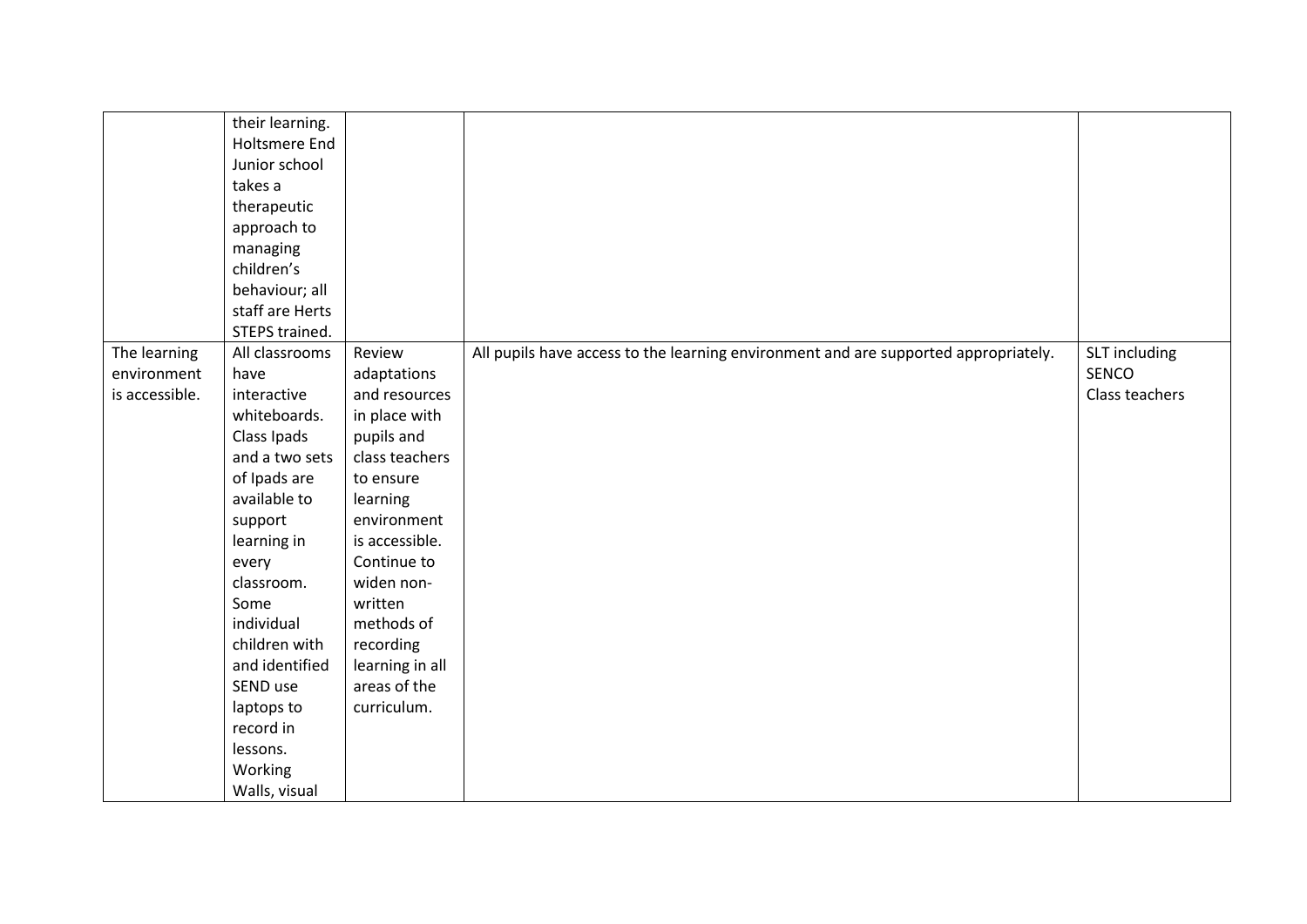| timetables and |  |
|----------------|--|
| Success        |  |
| Criteria are   |  |
| used to ensure |  |
| access to the  |  |
| learning       |  |
| environment.   |  |
| Wobble         |  |
| cushions,      |  |
| writing slants |  |
| and pencil     |  |
| grips are used |  |
| by some        |  |
| children.      |  |
| Classroom      |  |
| resources are  |  |
| clearly        |  |
| labelled.      |  |
| Teachers       |  |
| carefully plan |  |
| seating        |  |
| positions to   |  |
| meet the       |  |
| needs of       |  |
| children in    |  |
| each class;    |  |
| some           |  |
| individual     |  |
| children have  |  |
| their own      |  |
| clearly        |  |
| identified     |  |
| work space.    |  |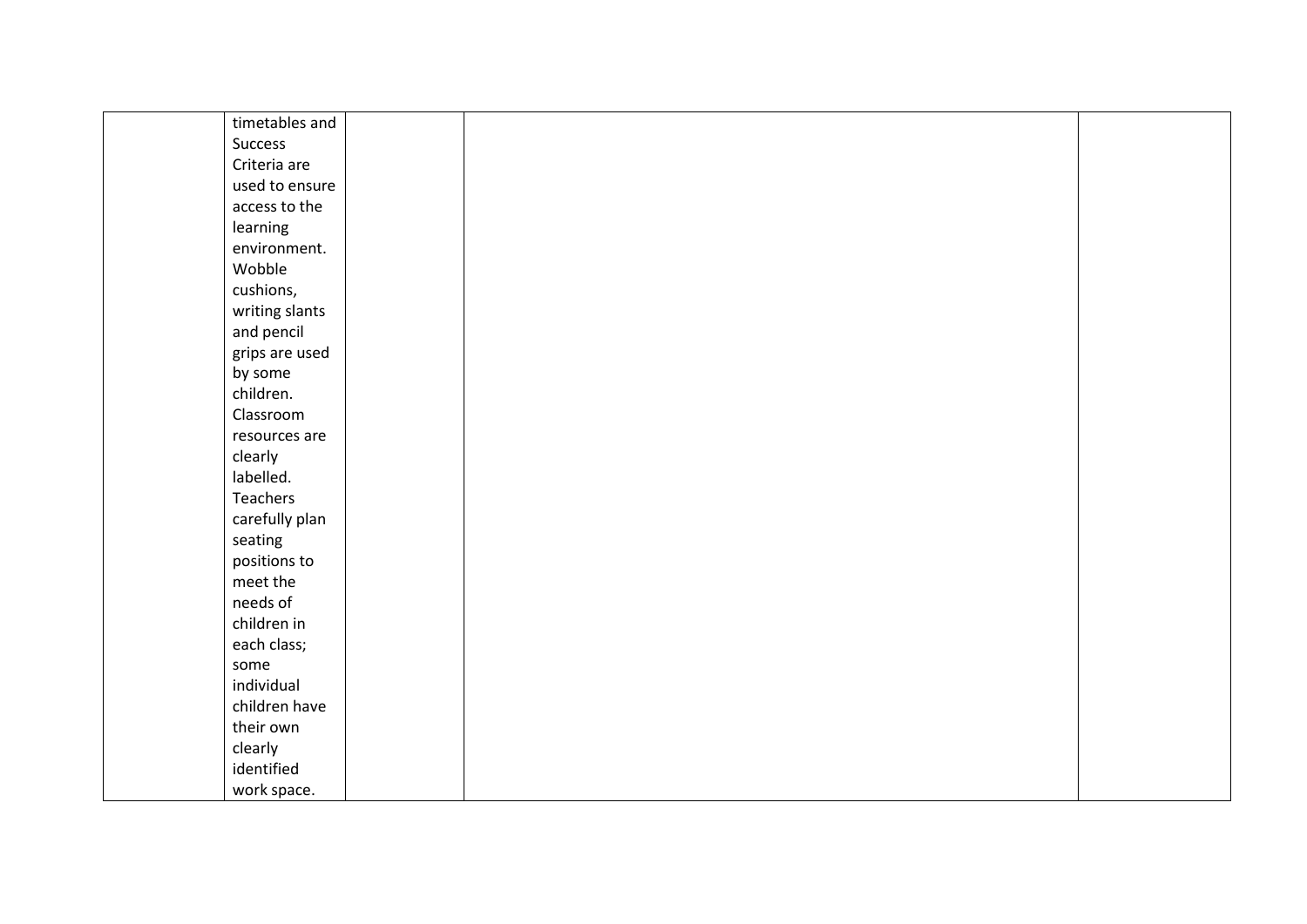| The             |  |  |
|-----------------|--|--|
| environment     |  |  |
| is adjusted in  |  |  |
| order to        |  |  |
| support the     |  |  |
| needs of        |  |  |
| individuals. A  |  |  |
| therapeutic     |  |  |
| approach is     |  |  |
| taken towards   |  |  |
| supporting      |  |  |
| positive        |  |  |
| behaviour for   |  |  |
| learning; staff |  |  |
| are Herts       |  |  |
| STEPS trained.  |  |  |
| The Learning    |  |  |
| Mentor          |  |  |
| supports        |  |  |
| groups of       |  |  |
| children and    |  |  |
| individuals in  |  |  |
| order for them  |  |  |
| to feel ready   |  |  |
| and able to     |  |  |
| learn.          |  |  |
| Pupils          |  |  |
| requiring       |  |  |
| specialist      |  |  |
| equipment,      |  |  |
| such as those   |  |  |
| with hearing    |  |  |
| or visual       |  |  |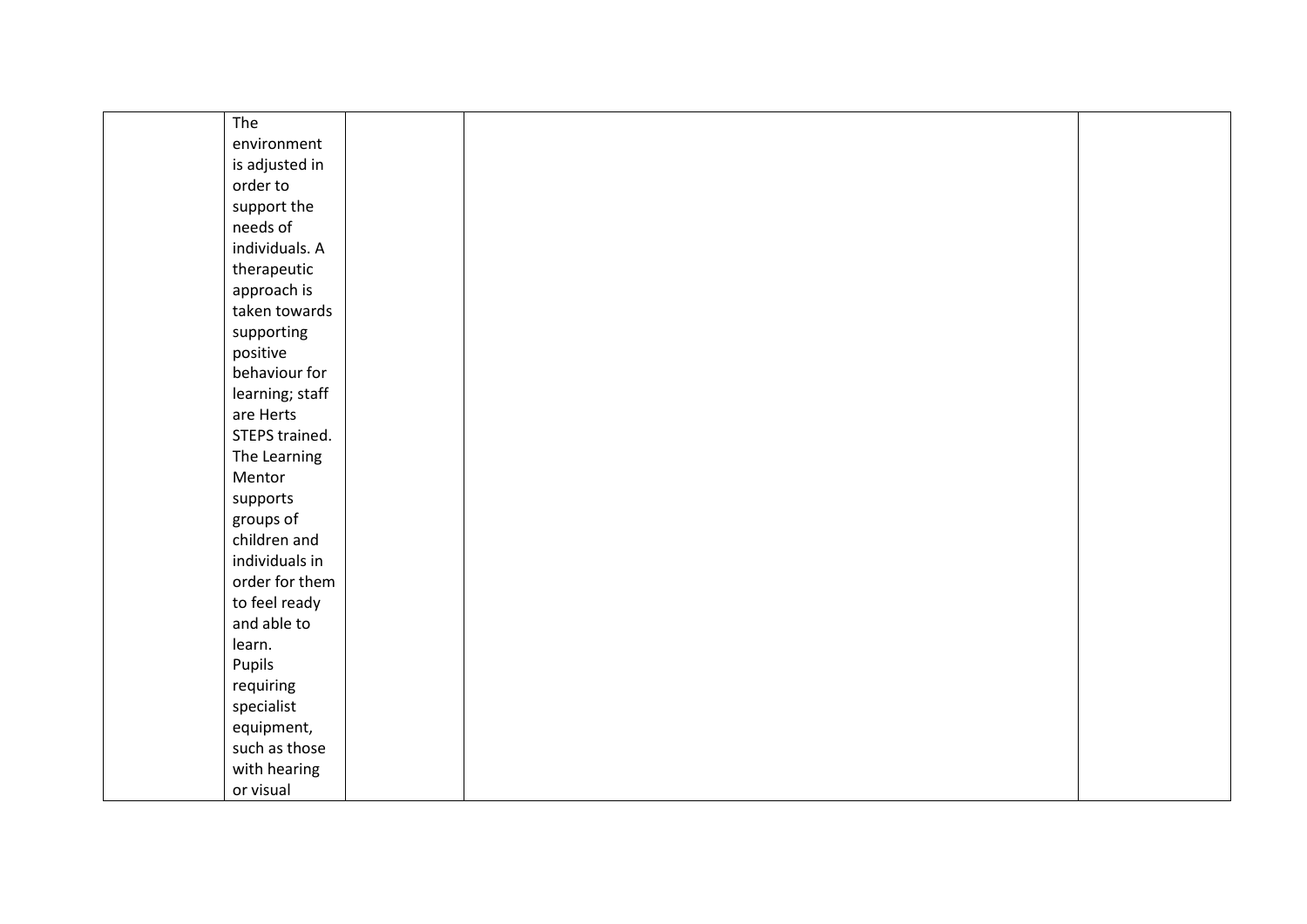|                | impairments,      |                 |                                                                                |               |
|----------------|-------------------|-----------------|--------------------------------------------------------------------------------|---------------|
|                | have their        |                 |                                                                                |               |
|                | provision         |                 |                                                                                |               |
|                | regularly         |                 |                                                                                |               |
|                | reviewed.         |                 |                                                                                |               |
| There is equal | Staff are given   | Continue to     | Learners with physical disabilities have access to a suitable, challenging and | SLT including |
| access to      | advice and        | develop the     | motivating PE curriculum.                                                      | SENCO         |
| sporting       | support from      | role of the     |                                                                                | Sports Leader |
| opportunities  | external          | sports leader   |                                                                                | PE Leader     |
| and the PE     | agents, such      | in supporting   |                                                                                |               |
| curriculum.    | as                | the needs of    |                                                                                |               |
|                | Occupational      | disabled        |                                                                                |               |
|                | Therapists, on    | learners in the |                                                                                |               |
|                | adjustments       | PE curriculum.  |                                                                                |               |
|                | to be made to     | Continue to     |                                                                                |               |
|                | ensure            | identify        |                                                                                |               |
|                | equality of       | individual      |                                                                                |               |
|                | opportunity.      | pupils with     |                                                                                |               |
|                | For example       | specific SEND   |                                                                                |               |
|                | adjustments       | and ensure      |                                                                                |               |
|                | are made to       | that the        |                                                                                |               |
|                | Sports Day to     | necessary       |                                                                                |               |
|                | ensure            | adaptations     |                                                                                |               |
|                | individuals       | are made to     |                                                                                |               |
|                | who have          | ensure access   |                                                                                |               |
|                | physical          | to the          |                                                                                |               |
|                | disabilities like | PE/Sports       |                                                                                |               |
|                | cerebral palsy    | curriculum.     |                                                                                |               |
|                | and diabetes      |                 |                                                                                |               |
|                | can fully         |                 |                                                                                |               |
|                | participate. All  |                 |                                                                                |               |
|                | pupils            |                 |                                                                                |               |
|                | participate in    |                 |                                                                                |               |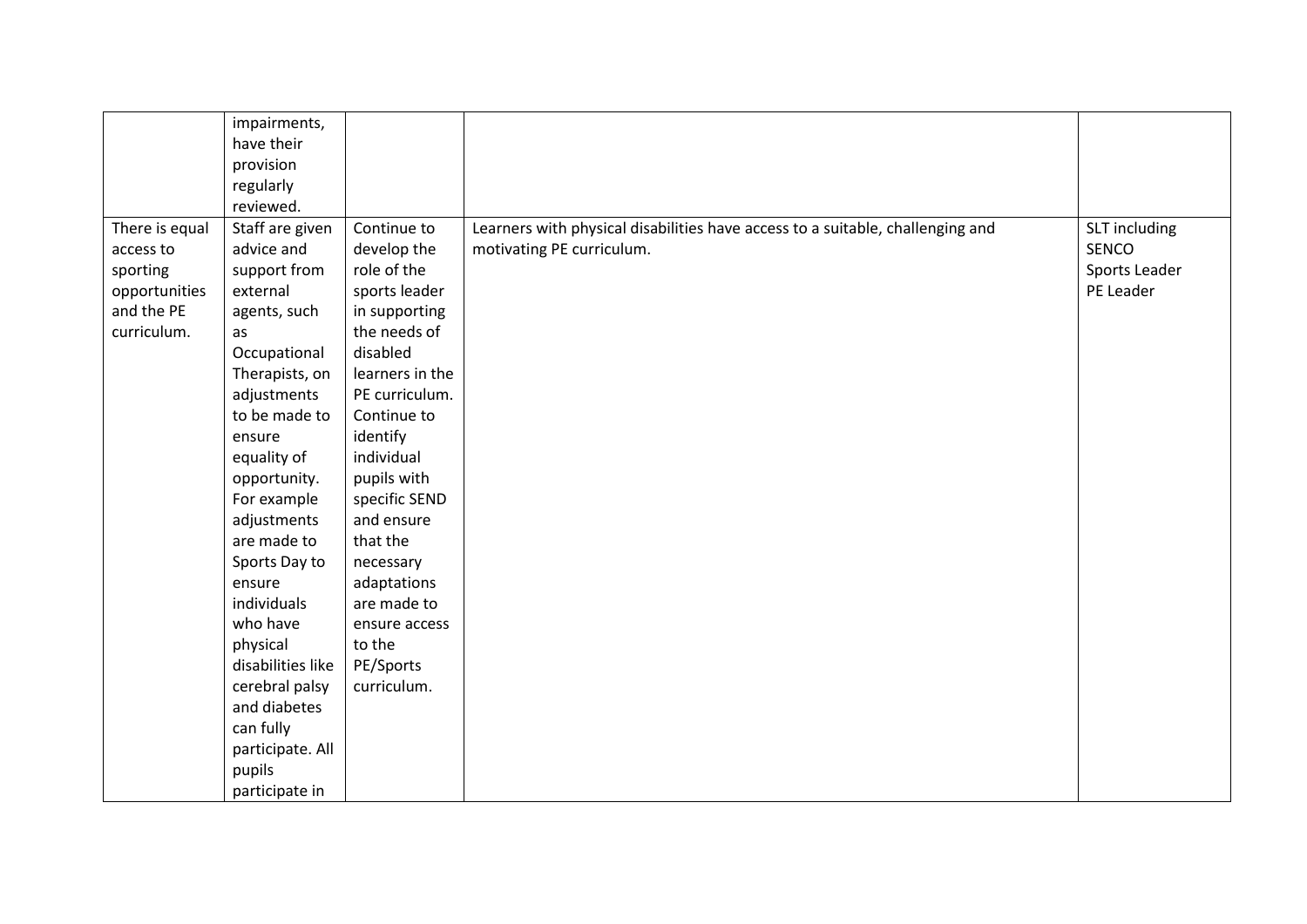| 2 lessons of PE |  |  |  |
|-----------------|--|--|--|
| a week, often   |  |  |  |
| using our       |  |  |  |
| specialist      |  |  |  |
| coach. All      |  |  |  |
| children        |  |  |  |
| attend          |  |  |  |
| swimming        |  |  |  |
| lessons in Year |  |  |  |
| 4; where        |  |  |  |
| appropriate     |  |  |  |
| staff get into  |  |  |  |
| the water with  |  |  |  |
| individual      |  |  |  |
| children to     |  |  |  |
| ensure access   |  |  |  |
| to the lessons. |  |  |  |
| Sports clubs    |  |  |  |
| are offered     |  |  |  |
| including       |  |  |  |
| Netball,        |  |  |  |
| Football,       |  |  |  |
| Marathon Kids   |  |  |  |
| and dance.      |  |  |  |
| SenCo works     |  |  |  |
| closely with    |  |  |  |
| outside         |  |  |  |
| providers; for  |  |  |  |
| example PGL,    |  |  |  |
| to ensure       |  |  |  |
| adjustments     |  |  |  |
| are made to     |  |  |  |
| ensure          |  |  |  |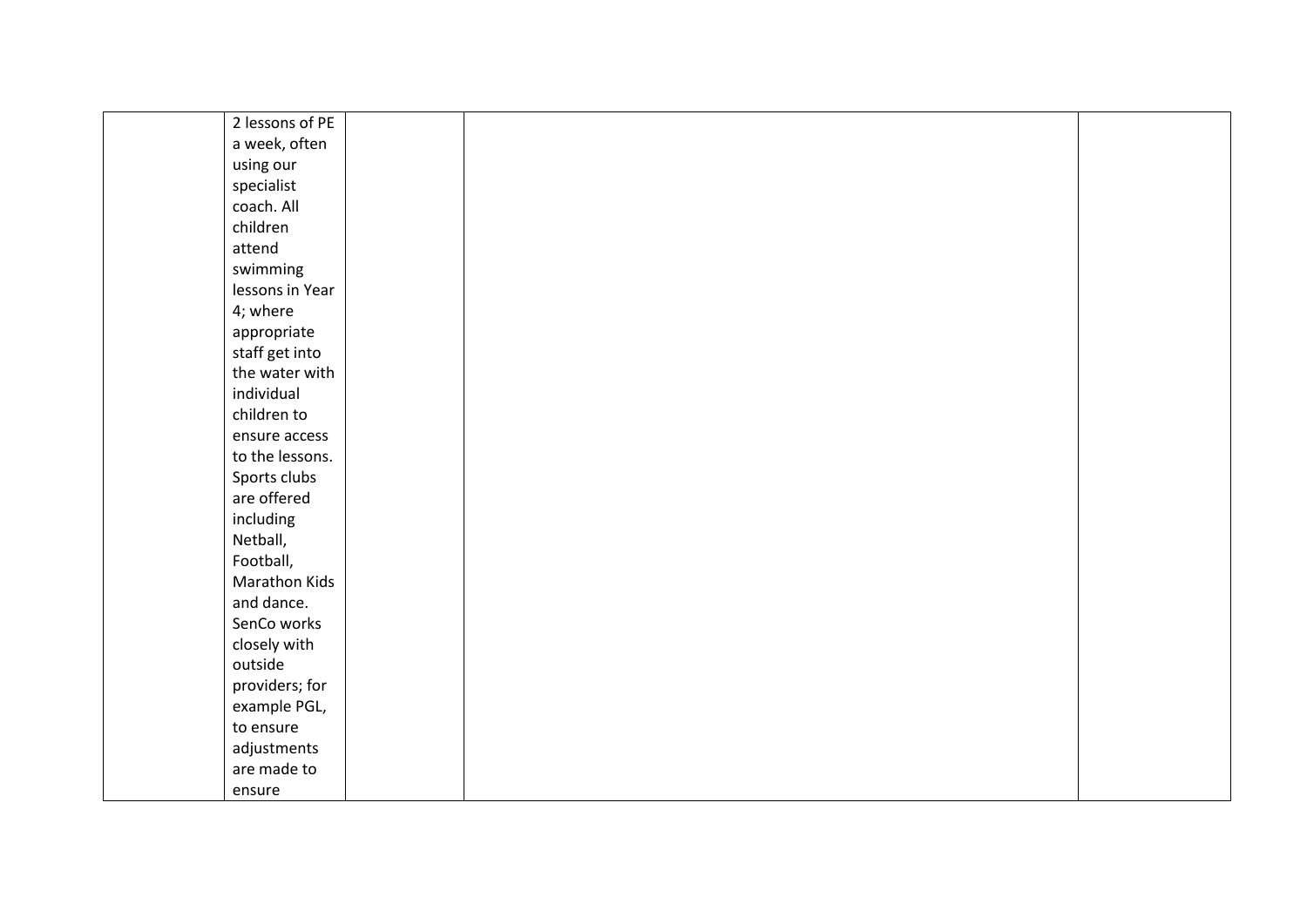|                                                                                 | accessibility<br>for all pupils in<br>sports<br>tournaments<br>and residential<br>trips.                                                                                                                                                                                                                                                                                                                                   |                                             |                                                                       |                                           |
|---------------------------------------------------------------------------------|----------------------------------------------------------------------------------------------------------------------------------------------------------------------------------------------------------------------------------------------------------------------------------------------------------------------------------------------------------------------------------------------------------------------------|---------------------------------------------|-----------------------------------------------------------------------|-------------------------------------------|
| There is access<br>to music,<br>drama and<br>cultural<br>activities for<br>all. | Music lessons<br>and drama are<br>part of the<br>curriculum<br>across the<br>school.<br>Specialist<br>music teachers<br>teach music to<br>children in<br>Year 3 and 4.<br>All children<br>are taught<br>how to play<br>the drum and<br>a tuned<br>instrument for<br>example the<br>Ukulele and<br>Recorder. A<br>choir club is<br>open to all<br>children.<br>Opportunities<br>to perform are<br>clearly<br>identified for | Continue to<br>review with<br>stakeholders. | Learners have equal access to a broad and culturally rich curriculum. | SLT including<br>SENCO<br>Class teachers. |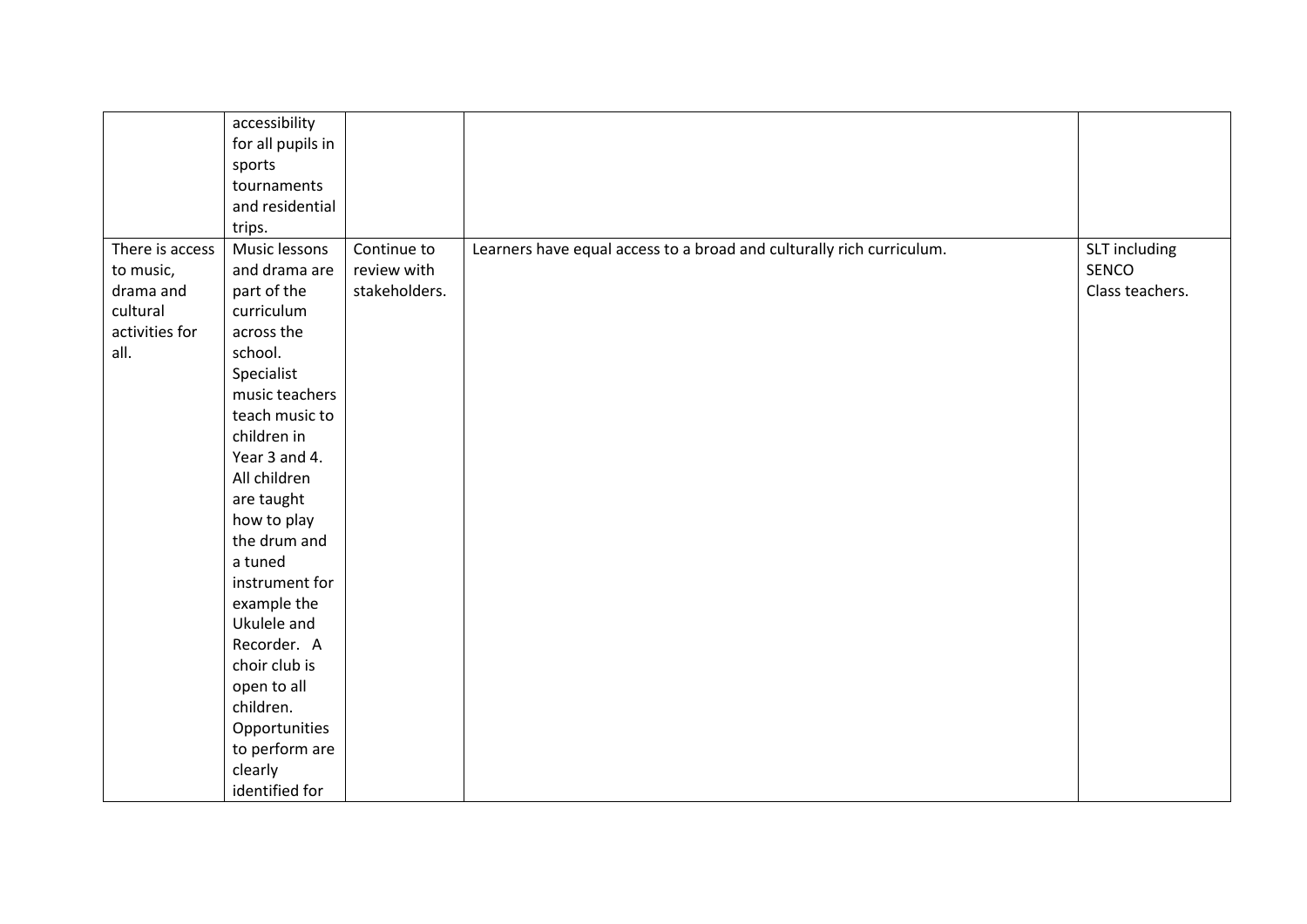| example         |  |  |
|-----------------|--|--|
| participating   |  |  |
| in the Young    |  |  |
| Voices          |  |  |
| experience at   |  |  |
| the O2.         |  |  |
| The school      |  |  |
| plans cultural  |  |  |
| enrichment      |  |  |
| experiences or  |  |  |
| a termly basis. |  |  |
| The school      |  |  |
| expects that    |  |  |
| all children    |  |  |
| will have       |  |  |
| access to       |  |  |
| cultural        |  |  |
| experiences;    |  |  |
| for example     |  |  |
| trips to        |  |  |
| Museums or      |  |  |
| Kidzania.       |  |  |
| Individual risk |  |  |
| assessments     |  |  |
| are written for |  |  |
| children and    |  |  |
| adjustments     |  |  |
| are made to     |  |  |
| ensure that     |  |  |
| children can    |  |  |
| access          |  |  |
| experiences.    |  |  |
| This might      |  |  |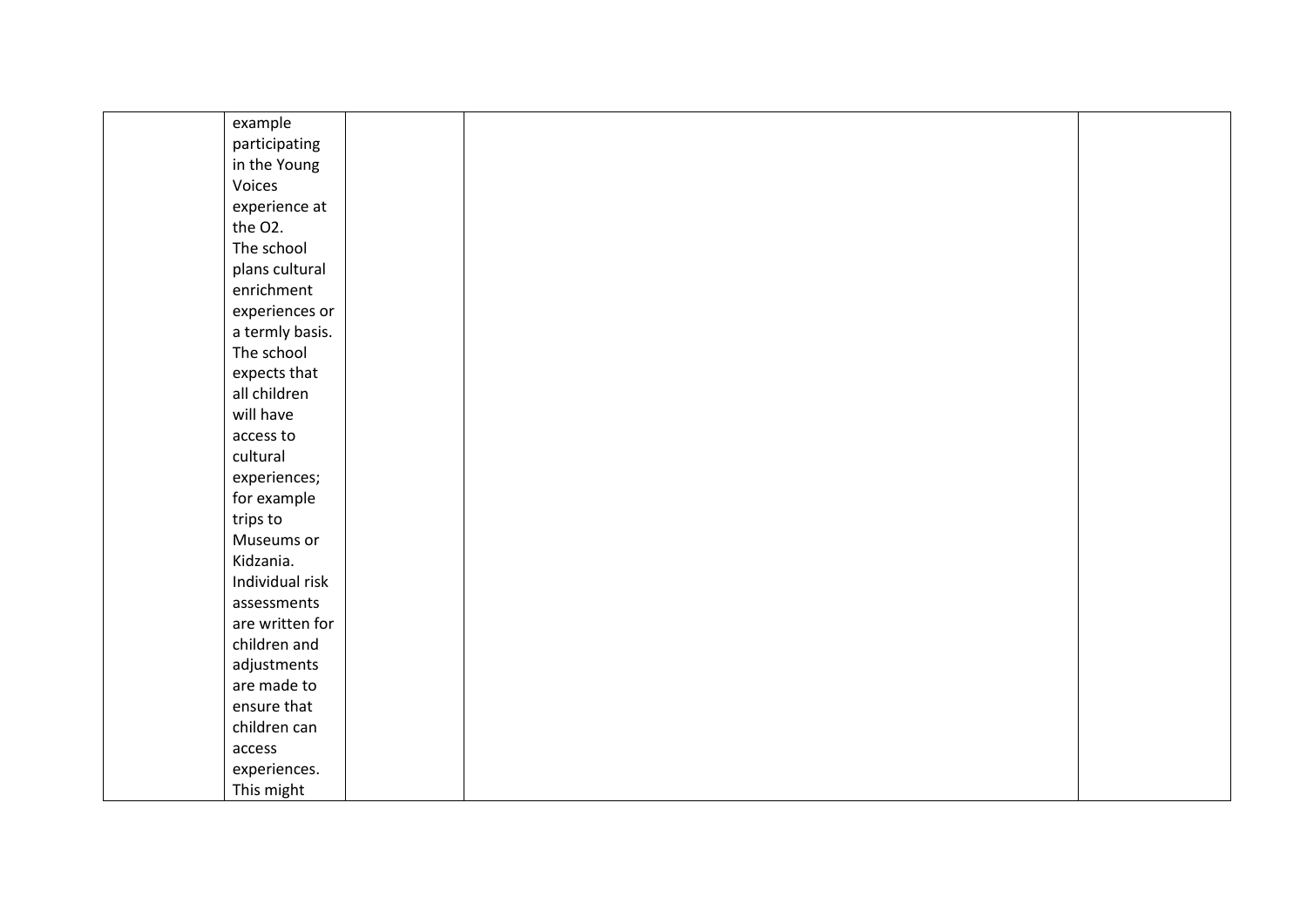|                | include                          |               |                                                                             |               |
|----------------|----------------------------------|---------------|-----------------------------------------------------------------------------|---------------|
|                | inviting a                       |               |                                                                             |               |
|                | parent or                        |               |                                                                             |               |
|                | carer to                         |               |                                                                             |               |
|                | attend a trip                    |               |                                                                             |               |
|                | to overcome                      |               |                                                                             |               |
|                | anxiety,                         |               |                                                                             |               |
|                | providing 1:1                    |               |                                                                             |               |
|                | support or                       |               |                                                                             |               |
|                | creating a                       |               |                                                                             |               |
|                | Health Plan for                  |               |                                                                             |               |
|                | children with                    |               |                                                                             |               |
|                | diabetes.                        |               |                                                                             |               |
|                |                                  |               |                                                                             |               |
|                |                                  |               |                                                                             |               |
|                |                                  |               | <b>Access to information.</b>                                               |               |
| Information is | Information                      | Continue to   |                                                                             | SLT including |
| communicated   | can be                           | review with   | Parents and carers are fully informed of school, news, policy and practice. | SENCo         |
| to             | accessed                         | stakeholders; |                                                                             |               |
| parents/carers |                                  | continue to   |                                                                             |               |
|                | through a                        |               |                                                                             |               |
| through a      | wide variety of<br>written forms | widen non-    |                                                                             |               |
| variety of     |                                  | written       |                                                                             |               |
| media.         | including                        | methods to    |                                                                             |               |
|                | newsletters,                     | share         |                                                                             |               |
|                | flyers and                       | information.  |                                                                             |               |
|                | posters. On                      |               |                                                                             |               |
|                | screen,                          |               |                                                                             |               |
|                | through the                      |               |                                                                             |               |
|                | school which                     |               |                                                                             |               |
|                | has a translate                  |               |                                                                             |               |
|                | button, Parent                   |               |                                                                             |               |
|                | Mail and                         |               |                                                                             |               |
|                | through                          |               |                                                                             |               |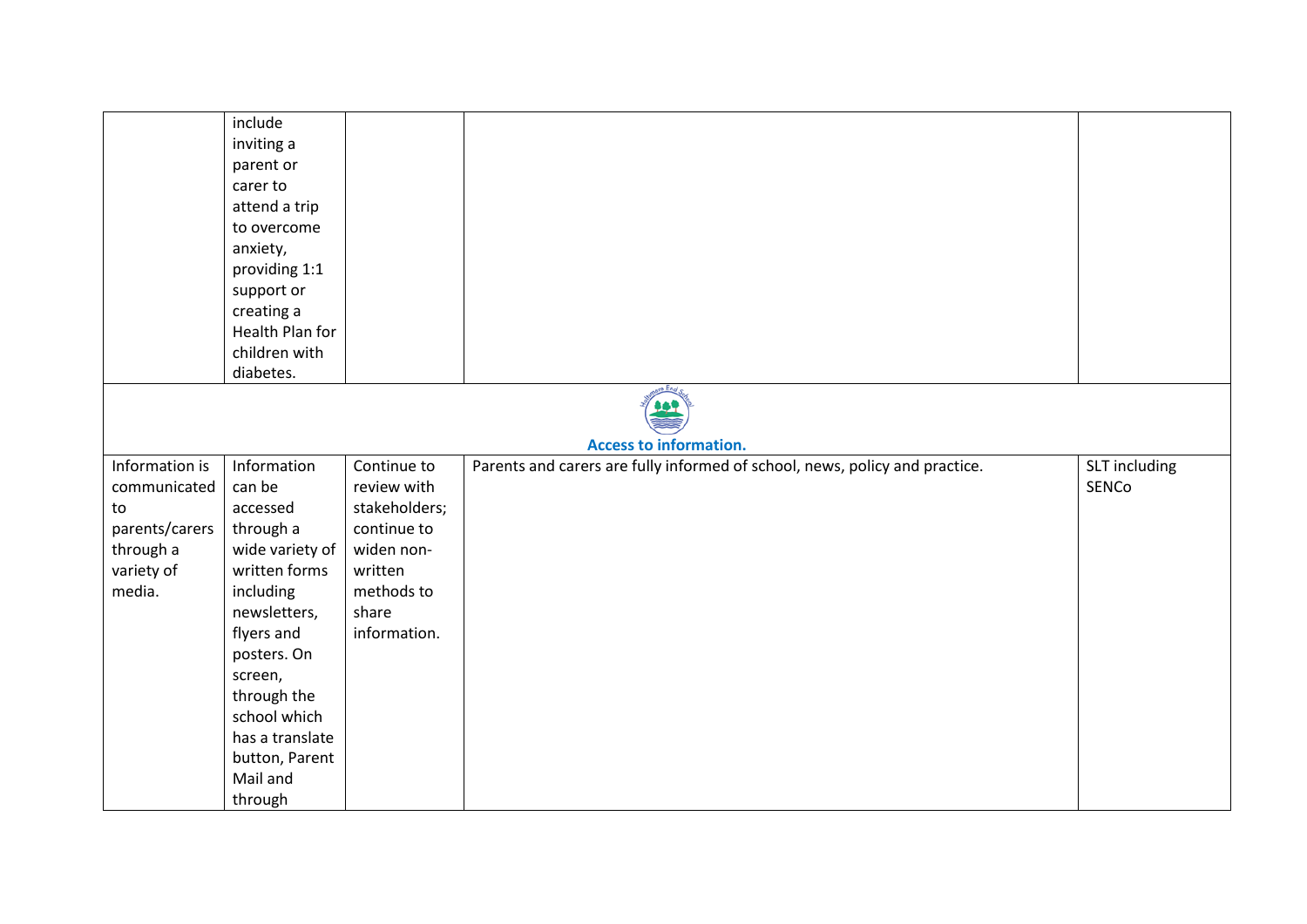| Gateway         |  |  |  |
|-----------------|--|--|--|
| accounts.       |  |  |  |
| Every child has |  |  |  |
| an individual   |  |  |  |
| Link Book       |  |  |  |
| which is        |  |  |  |
| completed       |  |  |  |
| and taken       |  |  |  |
| home every      |  |  |  |
| day. Sharing    |  |  |  |
| information is  |  |  |  |
| done verbally   |  |  |  |
| through         |  |  |  |
| discussions     |  |  |  |
| with school     |  |  |  |
| staff. Daily    |  |  |  |
| link up time    |  |  |  |
| with teachers   |  |  |  |
| is available in |  |  |  |
| addition to     |  |  |  |
| planned         |  |  |  |
| meetings and    |  |  |  |
| Learning        |  |  |  |
| Review          |  |  |  |
| meetings. The   |  |  |  |
| school          |  |  |  |
| employs a       |  |  |  |
| Learning        |  |  |  |
| Mentor to       |  |  |  |
| help to ensure  |  |  |  |
| that all        |  |  |  |
| information is  |  |  |  |
| communicated    |  |  |  |